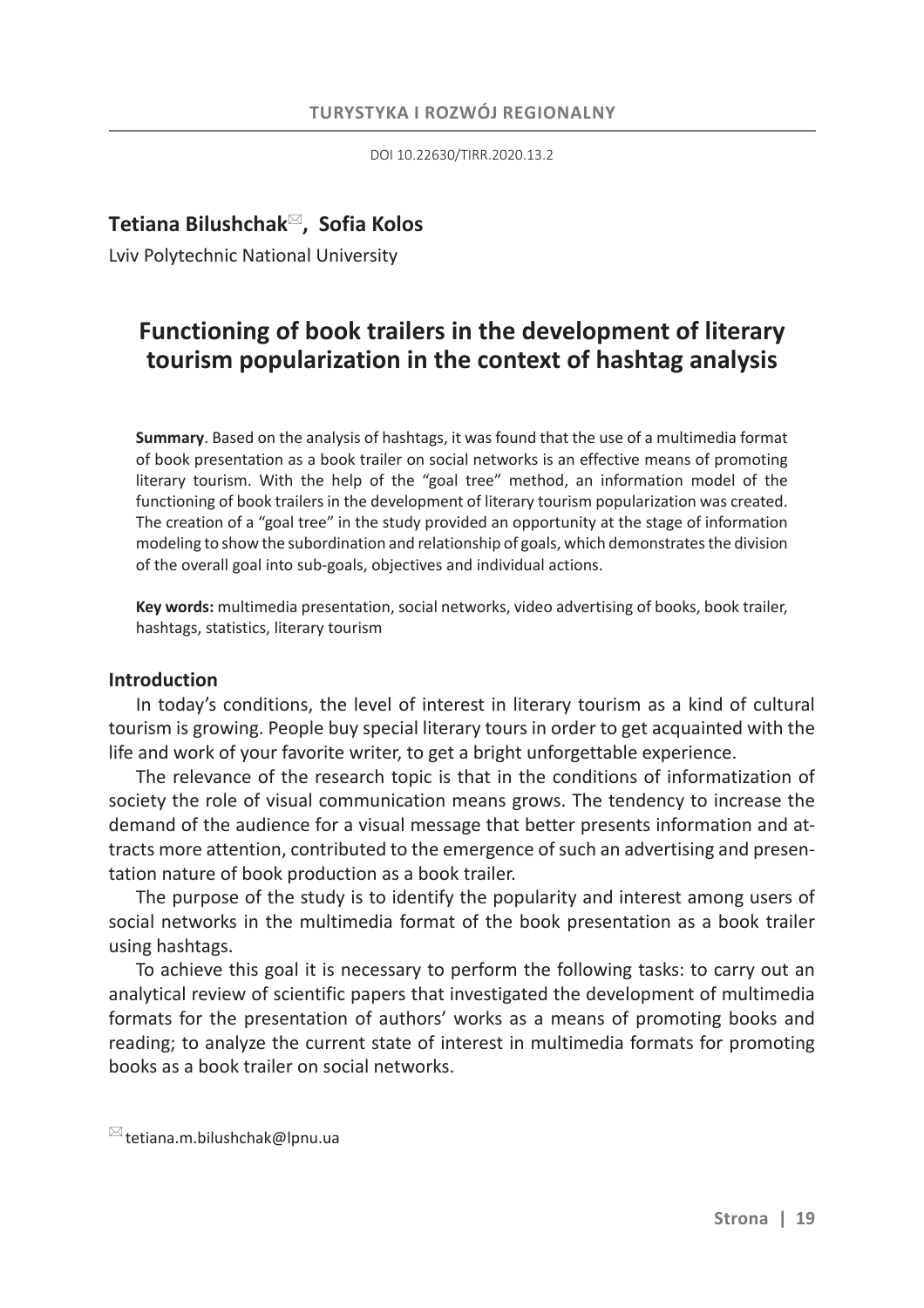### **Related Works**

Comprehensive analysis and study of the book trailers functioning in the development of the literary tourism promotion for a long time is not fully discovered. All researches that in one way or another concerned the study of book trailers were carried out within certain topics, however, were significant contributions to our further researches.

The potential of library funds in the marketing strategy of cultural tourism promotion was studied by M. Shackley<sup>1</sup>, S. Sheikh<sup>2</sup>, L. Yang, L. Xiaodong<sup>3</sup>, I. Yankova, D. Stoykova<sup>4</sup>, K. Tokić, I. Tokić<sup>5</sup>, G. Moiteiro<sup>6</sup>. In particular, T. Bilushchak<sup>7</sup> considered determining the expediency of using multimedia products of library institutions in the marketing strategy of cultural tourism popularization of Lviv region. The author outlines the stages of the library marketing strategy to promote cultural tourism in Lviv region and attract the target audience through multimedia products, namely book trailers, story tellings, long reads, scribings, virtual exhibitions.

A separate area of research is formed by the scientific works of V. Akydzhy $^8$ , N. Vovk $^9$ , O. Kosachova<sup>10</sup>, S. Vorobel, in which the marketing services of libraries in the new media environment are studied. In particular, O. Kosachova's research in which the trailer is studied in the system of social communication – interaction (movement of material and ideal objects) between subjects (author of the book, author of the trailer and recipient (the reader), mediated by the object – the book trailer. It has been established that if the book trailer conveyed the information to the reader so effectively that he

 $1$  M. Shackley: Too much room at the inn?, Annals of Tourism Research 1996, no 23, pp. 449–462.

<sup>&</sup>lt;sup>2</sup> S. Sheikh: The Role of Libraries in the Development of Cultural Tourism with Special Emphasis to Central Library, Srinagar, Advances in Economics and Business Management 2019, vol. 6, no 1, pp. 76–78.

<sup>&</sup>lt;sup>3</sup> L. Yang, L. Xiaodong: "Library + Tourism": A New Direction for the Sustainable Development of Libraries, 2019, http://library.ifla.org/2703/1/S09-2019-li-en.pdf (access: 25.03.2020).

<sup>&</sup>lt;sup>4</sup> I. Yankova, D. Stoykova: Tourist Information in Libraries - Source to Improve Access to Objects of Cultural Heritage, Journal of Balkan Libraries Union 2016, vol. 4, no. 2, pp. 23–27, https://dergipark.org. tr/tr/download/article-file/275568 (access: 25.03.2020). DOI: 10.16918/bluj.55013

<sup>&</sup>lt;sup>5</sup> K. Tokić, I.Tokić: Tourism potential of libraries, TOURISM: An International Interdisciplinary Journal 2018, vol. 66, no 4. pp. 443–460.

<sup>&</sup>lt;sup>6</sup> G. Moiteiro: What if Documentary Heritage Attracted Tourists? Thoughts on the Potential for Tourism of Historical Libraries and Archives, Tourism and History World Heritage *–* Case Studies of Ibero-American Space 2017, pp. 568-584.

 $^7$  Т. Білущак: Мультимедійні продукти бібліотечних інституцій як маркетингова стратегія у популяризації культурного туризму Львівщини, Gesellschaftsrechtliche Transformationen von wirtschaftlichen Systemen in den Zeiten der Neo-Industrialisierung: Collective monograph, Verlag SWG imex GmbH, Nuremberg 2020, pp. 517–525.

 $8$  Т. Білущак, В. Акиджи: Особливості сервісів для створення віртуальних виставок у формуванні ефективного бібліотечно-інформаційного простору, Вісник Книжкової Палати 2019, по 2, рр. 45–48.

 $9$  Н. Вовк: Новітні маркетингові стратегії просування бібліотечних установ, Вісник Книжкової Палати 2017, по 2(247), pp. 7–9.

 $10$  О. Косачова: Буктрейлер як ефективний медіаресурс сучасної бібліотеки, Вісн. Кн. палати: наук.-практ. журн 2014, по 10, рр. 15–18.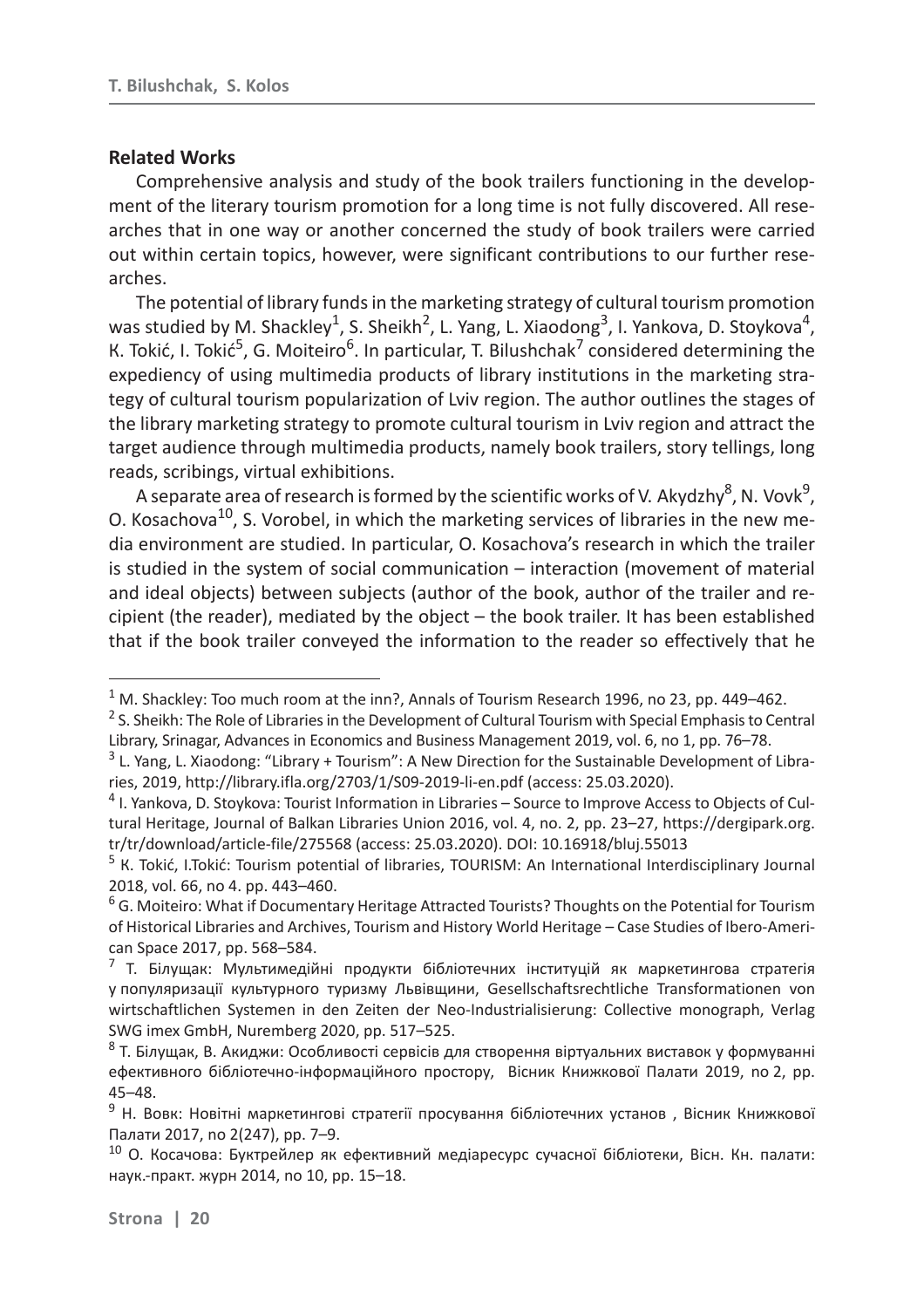came to the library for the book, the communication took place. The book trailer is not only a mediator between the library and the reader, but also between the author and the reader.

An effective strategy for using hashtags in Internet communication for personal and corporate branding was considered by S. Fedushko, Y. Syerov, S. Kolos<sup>11, 12</sup>, K. Ryabova<sup>13</sup>. The role of literary tourism was explored by Fr. Benny James<sup>14</sup>, Yu. Polycarpova<sup>15</sup>, M. Robinson, H.Ch. Andersen<sup>16</sup>. It is established that the most obvious commonality of literature and tourism is that they are ways of learning about cultural heritage.

## **Research methods**

To solve the tasks set in the work, a theoretical analysis of the scientific literature on the development of multimedia formats for book presentation was conducted; also to achieve this goal in the work used a methodology based on the use of general and special methods of cognition. Methods of analysis and synthesis were used to identify the scientific and theoretical foundations of the development of the media environment as a means of popularizing books and interaction of readers with authors; statistical methods of comparative analysis – in the study of the level of interest of social networks users in multimedia presentations of books in the format of book trailers using appropriate hashtags. Using the "goal tree" method to reflect the process of trailers functioning in the development of literary tourism, which determines the alternative solutions, the state of the solution and their corresponding probabilities of return for each combination of alternatives and states of solutions.

## **Results of the research**

So, the book trailer is a short video based on the book, designed to tell about the book and interest a potential reader. Common book trailer formats include: actors who perform scenes from a book similar to a movie trailer, a full production trailer, flash video, animation, or simple still photos set to music with text conveying the book's plot.

<sup>&</sup>lt;sup>11</sup> S. Fedushko, Y. Syerov, S. Kolos: Hashtag as a Way of Archiving and Distributing Information on the Internet, CEUR Workshop Proceedings 2019, vol. 2386: Workshop Proceedings of the 8th International Conference on Mathematics. Information Technologies, Education 2019, http://ceur-ws.org/Vol-2386/paper20.pdf (access: 29.05.2020).

<sup>&</sup>lt;sup>12</sup> S. Fedushko, S. Kolos: Effective Strategies for Using Hashtags in Online Communication, International Journal of Computing and Related Technologies 2018, no 2(2), pp. 82–90, http://www.smiu. edu.pk/images/PDF/ijcrt-Volume-2-Issue-2.pdf (access: 29.05.2020).

<sup>&</sup>lt;sup>13</sup> К. Рябова: Статистичний аналіз хештегів (на матеріалі соціальних мереж Twitter, Instagram, Google), II Міжнародна науково-практична конференція з проблем Теоретичної та прикладної лінгвістики, Kiev-Białystok, 16 November 2018, pp. 32–35.

 $14$  B. James: Role of literature in the sustainability of the tourism, https://bennykarinattu.wordpress. com/2013/08/23/role-of-literature-in-the-sustainability-oftourism/ (access: 29.05.2020).

<sup>&</sup>lt;sup>15</sup> Ю. Полікарпова: Художня література і туризм як способи пізнання культурної спадщини, www. academia.edu/1828347/ (access: 29.05.2020).

<sup>&</sup>lt;sup>16</sup> M. Robinson, H.Ch. Andersen: Literature and tourism, Cengage Learning EMEA, London 2003, p. 300.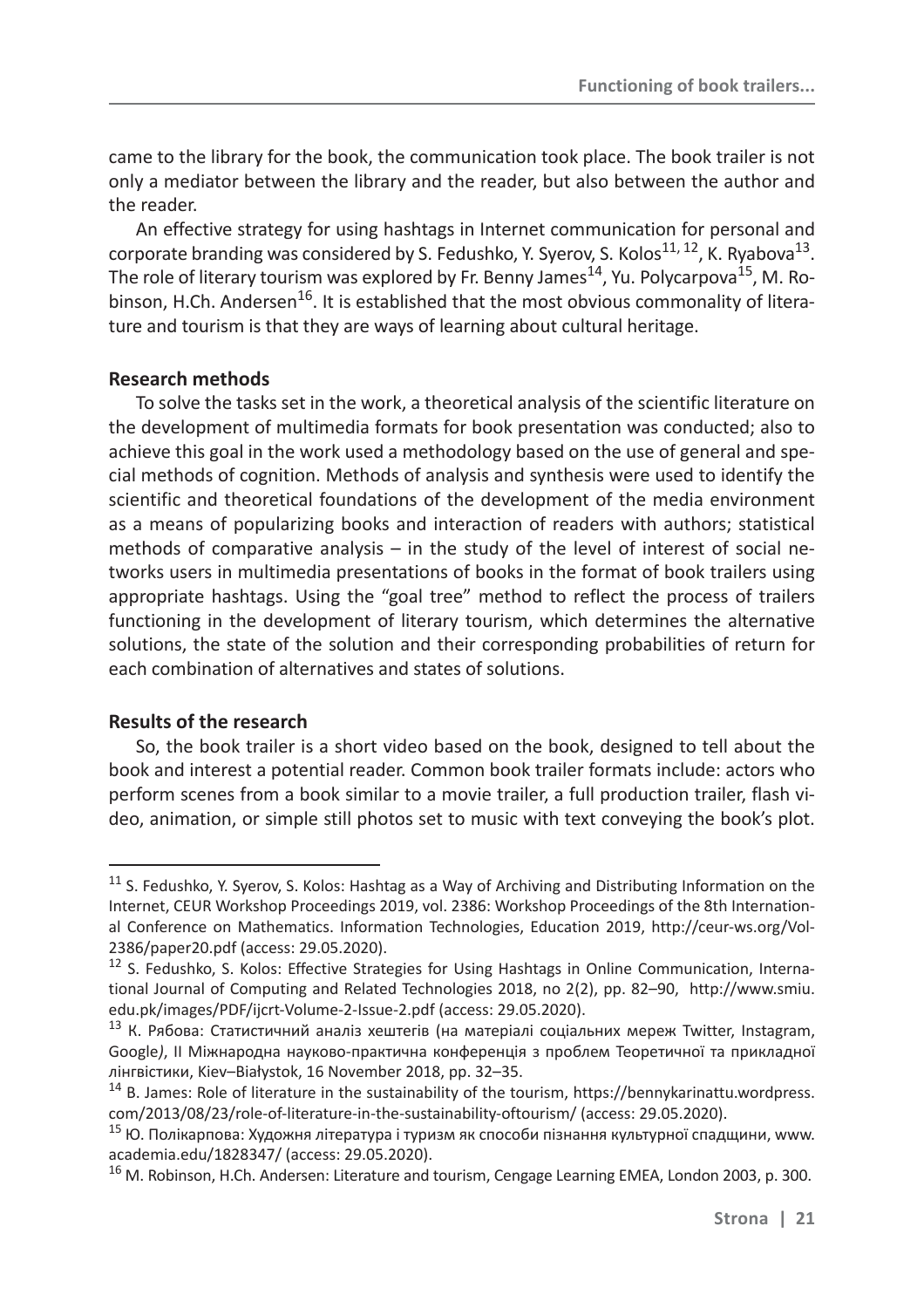This is different from author readings and interviews, which consist of videos of the author that tell about a part of their writing or interview. Therefore, this trend with the help of a short video gives you an understanding whether this book is worth reading or not. This multimedia format fits perfectly into the pace of our modern progress, because such content is mainly distributed on such social networks as Facebook, Instagram and Twitter. This trend is also common on YouTube video hosting. To explore how popular is the book trailer trend, we will use hashtags. Such research can be useful not only for readers, but also for writers who want to promote their work.

The most optimal will be to search for and enter this hashtag in English, then it will reach a larger target audience that uses Latin (Fig. 1).



**Figure 1.** Percent of users of hashtag #booktrailer in different languages Source: own author's research, based on data.

Figure 2 shows that the largest peak in the use of the hashtag #booktrailer we received at the beginning of the quarantine in such social networks as Twitter and Instagram (verified using the resource Keyhole). Being on self-isolation, people began to pay more attention to books, so this trend has become very popular. 36,000 posts used this hashtag; 22,400 users and 247,900,000 reach in total. That's the analytics for hashtag #booktrailer.

**Strona | 22**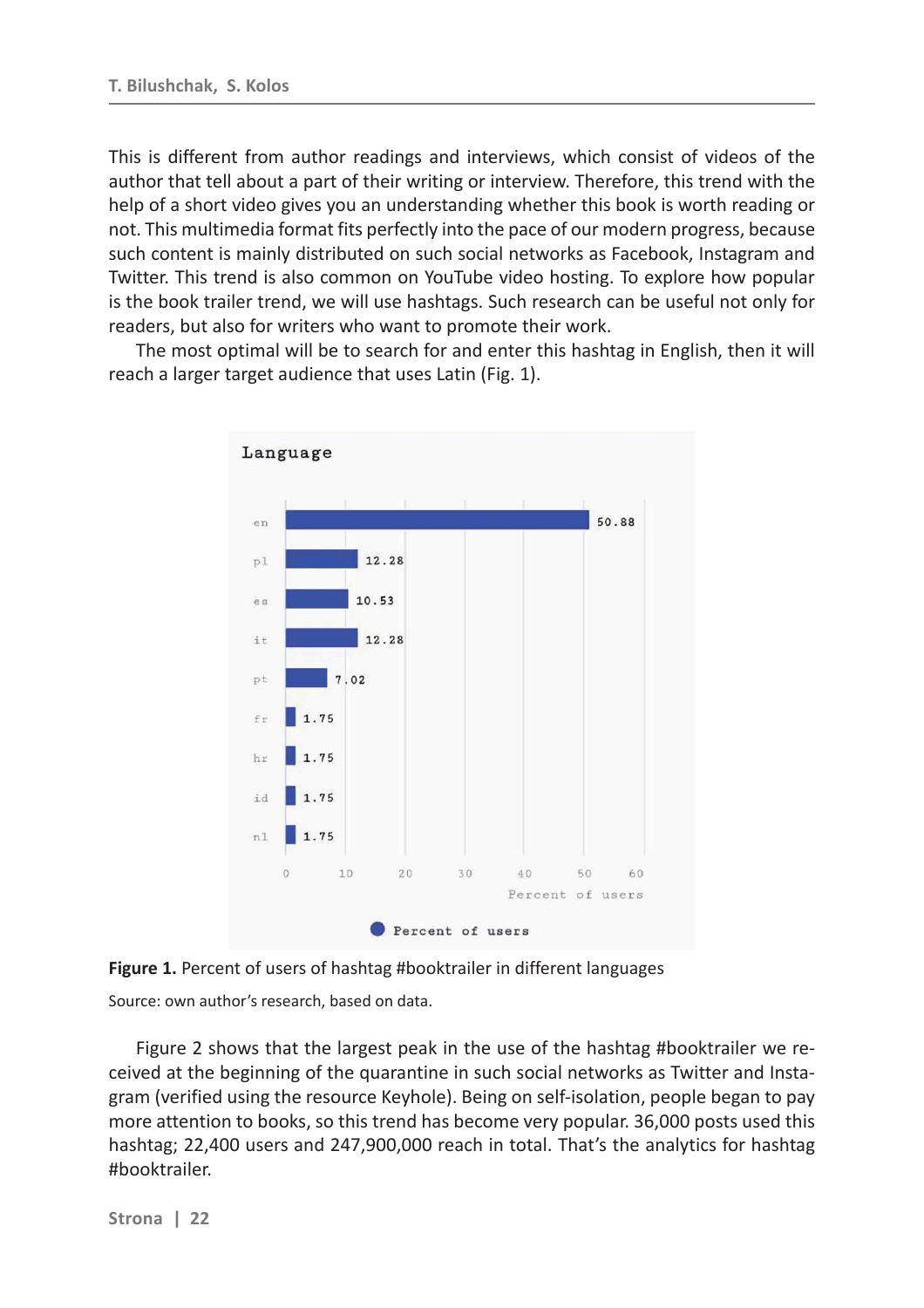| Indexed to 100 of Peak                                                                                                                                                                                   |         |
|----------------------------------------------------------------------------------------------------------------------------------------------------------------------------------------------------------|---------|
| 100                                                                                                                                                                                                      | 36<br>소 |
| 80                                                                                                                                                                                                       |         |
| 60                                                                                                                                                                                                       |         |
| 40<br>20                                                                                                                                                                                                 |         |
| 2020/04/04 2020/04/08<br>2020/03/05<br>2020/03/07<br>2020/04/12<br>2020/04/16<br>2020/04/20 2020/04/24<br>2020/03/15<br>2020/03/27<br>2020/03/31<br>2020/02/28<br>2020/05/11<br>2020/05/25<br>2020/03/19 |         |



Interest Over Time

## **Figure 2.** Statistics of hashtag #booktrailer

Source: own author's research, based on service Keyhole – Hashtag Tracking for Twitter, Instagram and Facebook.

This trend is suitable for the format of the Instagram network, because in a short video you can convey the content of the book and thus attract the attention of new readers. Figure 3 shows the number of public posts (48,000) using the hashtag #booktrailer only in this network. Also, here is a list of similar hashtags.

|          | <b>New Post</b>              | <b>Share</b>        |
|----------|------------------------------|---------------------|
|          | #booktrailer                 |                     |
| Tag Per  | #booktrailer                 | 48,467 public posts |
| Add Lor  | #booktrailers                | 4,623 public posts  |
|          | Grodek J #booktrailermaxwell | 157 public posts    |
| Also pc  | #booktráiler                 | 39 public posts     |
| Facebo   | #booktrailervideo            | 319 public posts    |
| Twitter  | #booktrailerfilmfestival     | 246 public posts    |
| Tumblr   | #booktrailerwattpad          | 12 public posts     |
| Advanced | #booktrailer_рыж             | 16 public posts     |



Source: own author's research, based on data.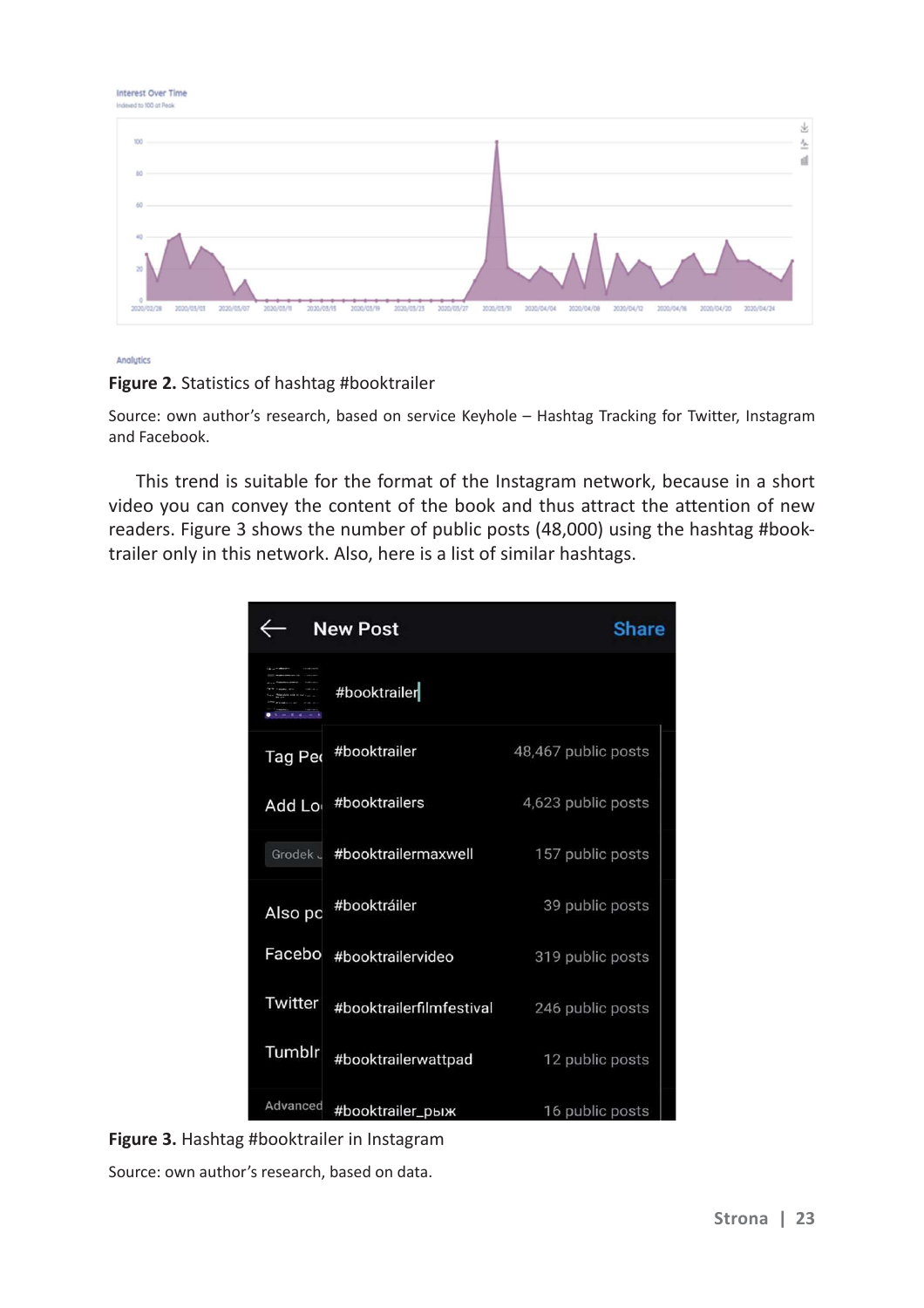The social network Twitter is mainly specializing at instant messages and news, so this trend is implemented as book advertising. Every hour about 100 unique posts appear on Twitter, stimulating users to read books, 882,000 post reach and 1,300,000 reactions to these posts (Fig. 4).



Contributors

**Figure 4.** Statistics of hashtag #booktrailer in Twitter

Source: own author's research, based on service – Free Twitter snapshot report from Union Metrics.

As we can see on Figure 5, this hashtag is mostly used on Twitter and Instagram, but not on Facebook. The results showed that these two networks are most focused on hashtags that were founded on Twitter, the communities on Instagram were built on hashtags. Facebook has a completely different privacy policy. Therefore, not all resources show how often hashtags were used on Facebook, because they are mostly personal accounts, in contrast to public ones on other social networks.

To visualize the dependencies and relationships of goals, which represents the distribution of the main goal or task or individual actions, use the tree of goals (Fig. 6). The goal tree is an information model of the project in the form of a diagram that reflects the idea of the main goal in the form of sub-goals.

The main goal in developing a "goal tree" was the functioning of book trailers in the development of literary tourism. After that, it was divided into three goals according to the order of their implementation. Thus, performing step-by-step tasks achieved these goals and ultimately the main purpose.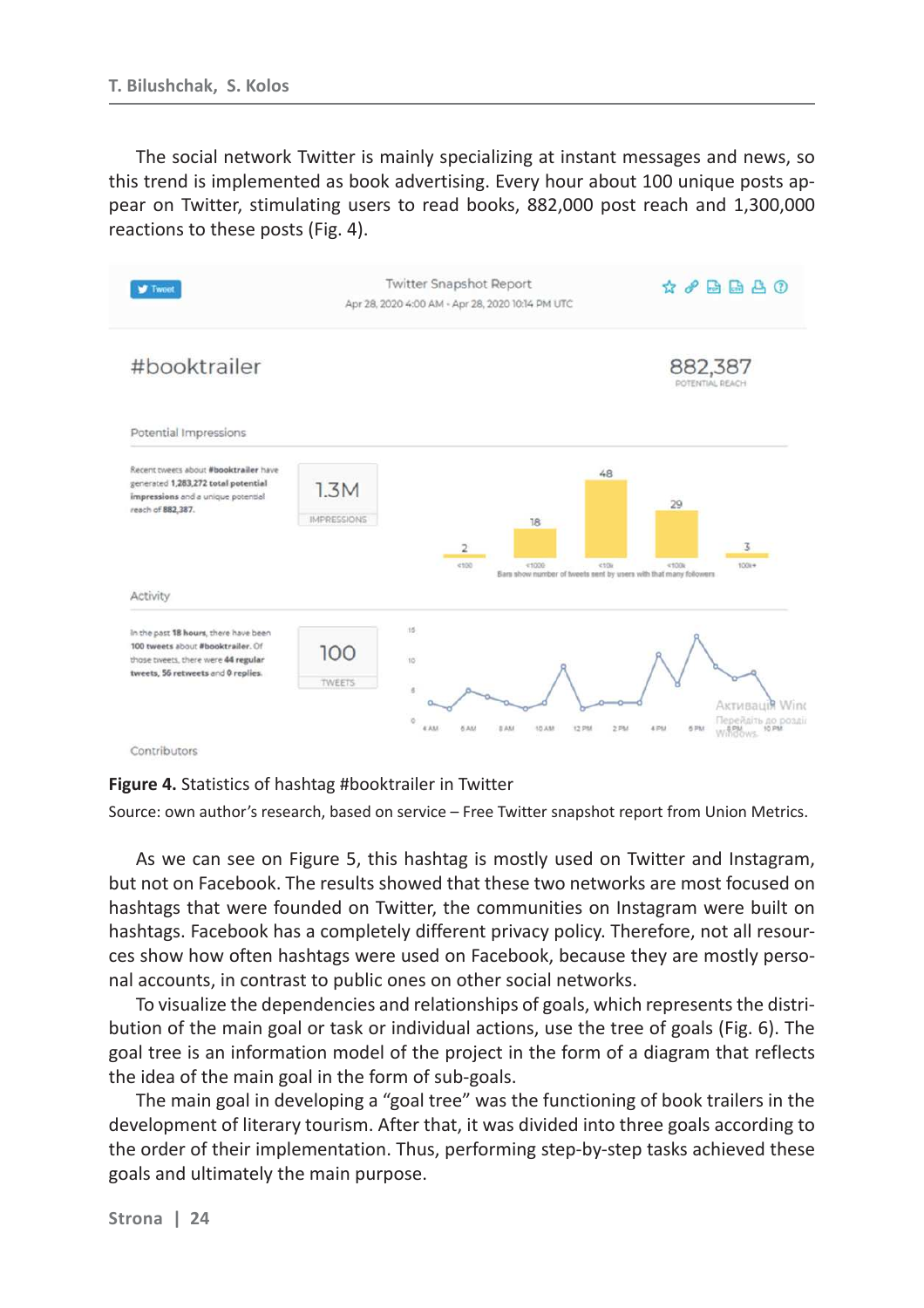| C Show sentiment            |                      |         |                 |          |                     |                |              | <b>Days</b> | Weeks   Months   Last 50 days    |               |
|-----------------------------|----------------------|---------|-----------------|----------|---------------------|----------------|--------------|-------------|----------------------------------|---------------|
| - Number of mentions<br>200 | - Social Media Reach |         |                 |          |                     |                |              |             |                                  |               |
| 150                         |                      |         |                 |          |                     |                |              |             |                                  |               |
|                             |                      |         |                 |          |                     |                |              |             |                                  |               |
| 100                         |                      |         |                 |          |                     |                |              |             |                                  |               |
| 50                          |                      |         |                 |          |                     |                |              |             |                                  |               |
| $\circ$<br>30.Mar<br>1. Apr | 3.Apr<br>5.Apr       | 7.Apr   | $9. \text{Apr}$ | 11. Apr. | $13.4$ pr<br>15.Apr | $17.$ Apr      | 19.Apr       | $21.$ Apr   | 27.Apr<br>$25.$ Apr<br>$23.$ Apr | $29.$ Apr     |
| Ø                           | y<br>◎               | $\odot$ | 四               | ⋗        | 40.                 | $\circledcirc$ | $\mathbb{Z}$ | ×\$         | Filters                          | Clear filters |

**Figure 5.** Statistics of hashtag #booktrailer in different social networks

Source: own author's research, based on service Brand24 – Hashtag Tracking for Twitter, Instagram and Facebook .



**Figure 6.** Creating a "goal tree" Source: developed by authors.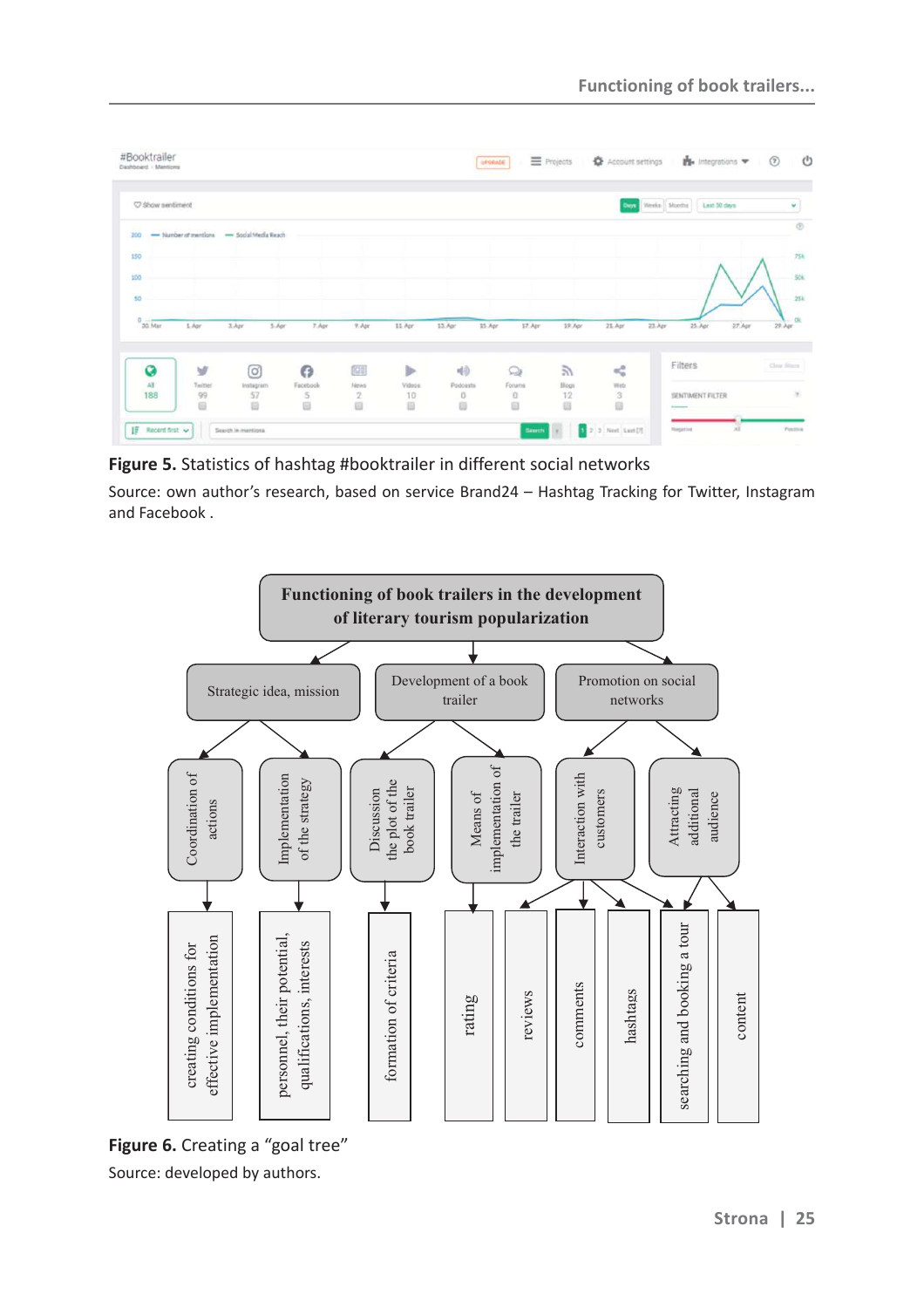#### **Conclusions**

Thus, the creation of book trailers implements interactivity, will provide a separate visual perception of the content of the book. The structure of video, photo, audio content will not reveal the content of the book, but will encourage you to read the full version of the book or visit places and plan tourist routes.

The study found that the trend under the hashtag #booktrailer gained popularity abroad a few years ago, and now it is on a fairly high rating due to the quarantine conditions imposed in connection with the coronavirus pandemic (COVID-2019). Comparing different social networks, we can say that the best audience for the trend's interest and popularization is Instagram and Twitter.

Thus, observing the high interest of social media users in such a multimedia format of book presentations as a book trailer will allow to pay attention and revive previously forgotten names, monuments and events, to re-evaluate the historical heritage. Therefore, for most Ukrainian regions and regions outside Ukraine, the focus on cultural, in particular, literary tourism is becoming one of the real opportunities for economic, social and cultural prosperity for a particular region.

#### **References**

- Fedushko S., Kolos S.: Effective Strategies for Using Hashtags in Online Communication, International Journal of Computing and Related Technologies 2018, no 2(2), pp. 82–90, http://www.smiu. edu.pk/images/PDF/ijcrt-Volume-2-Issue-2.pdf (access: 29.05.2020).
- Fedushko S., Syerov Y., Kolos S.: : Hashtag as a Way of Archiving and Distributing Information on the Internet, CEUR Workshop Proceedings 2019, vol. 2386: Workshop Proceedings of the 8th International Conference on Mathematics. Information Technologies, Education 2019, http://ceurws.org/Vol-2386/paper20.pdf (access: 29.05.2020).
- James B.: Role of literature in the sustainability of the tourism, https://bennykarinattu.wordpress. com/2013/08/23/role-of-literature-in-the-sustainability-oftourism/ (access: 29.05.2020).
- Moiteiro G.: What if Documentary Heritage Attracted Tourists? Thoughts on the Potential for Tourism of Historical Libraries and Archives, Tourism and History World Heritage – Case Studies of Ibero-American Space 2017, pp. 568-584.
- Robinson M., Andersen H.Ch.: Literature and tourism. Cengage Learning EMEA, London 2003.
- Shackley M.: Too much room at the inn?, Annals of Tourism Research 1996, no. 23, pp. 449–462.
- Sheikh S.: The Role of Libraries in the Development of Cultural Tourism with Special Emphasis to Central Library, Srinagar, Advances in Economics and Business Management 2019, vol. 6, no 1, pp. 76–78.
- Tokić K., Tokić I.: Tourism potential of libraries, TOURISM: An International Interdisciplinary Journal 2018. vol. 66, no. 4.
- Yang L., Xiaodong L.: Library + Tourism": A New Direction for the Sustainable Development of Libraries, 2019, http://library.ifla.org/2703/1/S09-2019-li-en.pdf (access: 25.03.2020).
- Yankova I., Stoykova D.: Tourist Information in Libraries Source to Improve Access to Objects of Cultural Heritage, Journal of Balkan Libraries Union 2016, vol. 4, no. 2, pp. 23–27, https://dergipark. org.tr/tr/download/article-file/275568 (access: 25.03.2020). DOI: 10.16918/bluj.55013
- Білущак Т., Акиджи В.: Особливості сервісів для створення віртуальних виставок у формуванні ефективного бібліотечно-інформаційного простору, Вісник Книжкової Палати 2019, по 2, pp. 45–48.